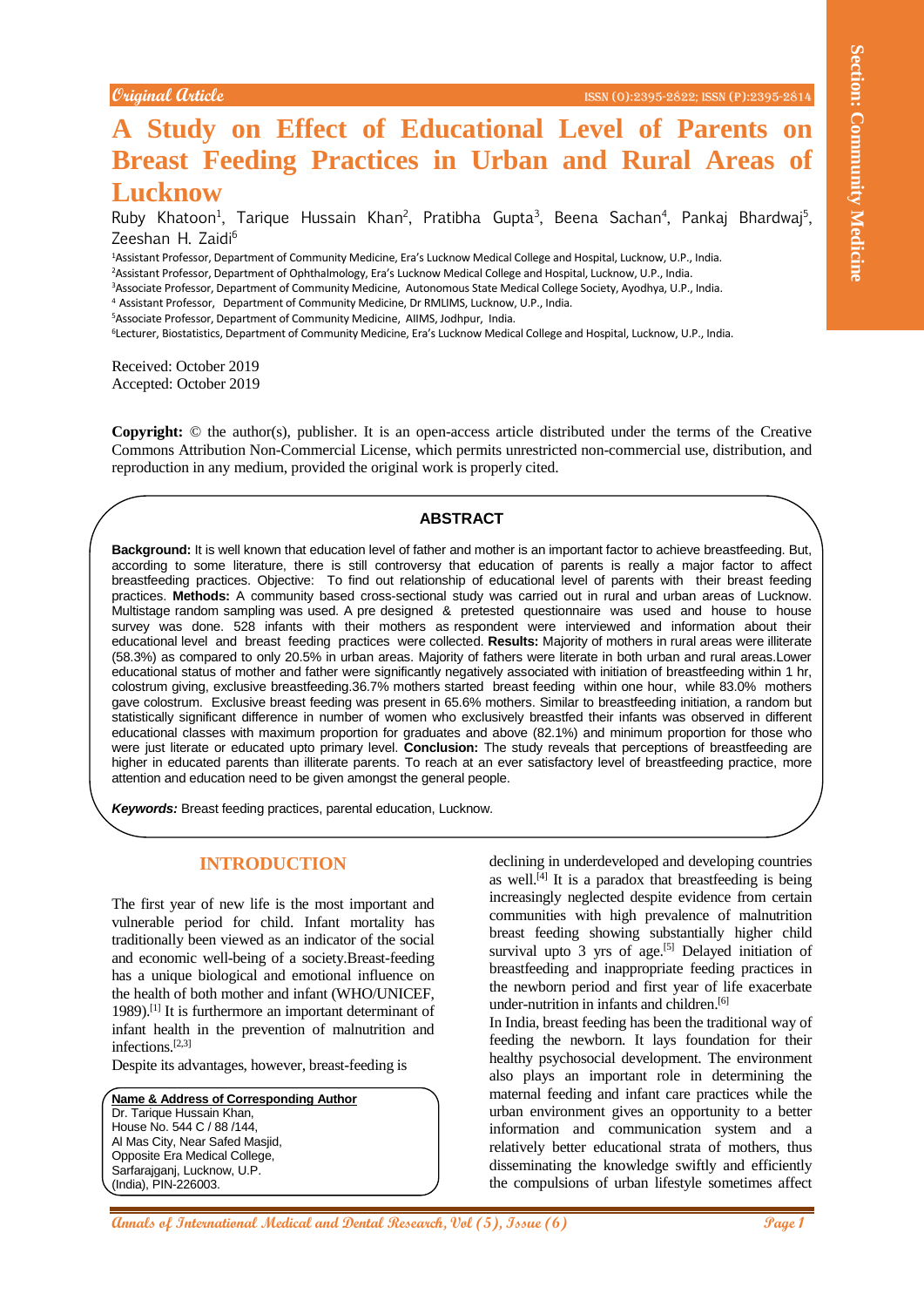## **Khatoon et al; Effect of Educational Level of Parents on Breast Feeding Practices**

the feeding practices of urban mothers, on the other hand rural mothers are often less educated, have poverty, a poor information and communication system and compulsions of other type.<sup>[7]</sup> Education level of father and mother is an important factor to achieve breastfeeding. But, according to some literature, there is still controversy that education of parents is really a major factor to affect breastfeeding practices. With this background, this cross sectional study was undertaken to evaluate the relationship between education of parents and breastfeeding practices in urban and rural areas of Lucknow.

# **MATERIALS AND METHODS**

The present study was carried out in the urban and rural areas of Lucknow. Infants (children less than 1 yr of age) with their mothers as respondent. The period of study was one year from October 2012 to September 2013 which was used for the development of study tools, collection of data, analysis and presentation of findings. It was a community based cross-sectional study.

#### **Sample Size**

The basis for sample size collection was prevalence of exclusive breast feeding. In NFHS-3, UP, 2005- 06 report, the prevalence of exclusive breast feeding in Uttar Pradesh has been reported to be 27.6%. In present study we also targeted this prevalence to be a representative proportion within a 95% confidence interval range. The sample size was calculated using the following formula:

 $n = (z\alpha)^2 \times p \times q/d^2$ 

where  $n =$  sample size

 $z = Z$  static at  $\alpha$  level of significance, at  $\alpha = 5\%$ , its value is 1.96

 $p =$  prevalence  $= 27.6\%$  (according to NFHS-3<sup>8</sup>, UP, 2005-06, exclusive breast feeding upto 4-5 months)

 $q = 100 - p = 72.4\%$ 

 $d =$  allowable error  $= 4\%$ 

Sample size (n) =  $3.84 \times 27.6 \times 72.4 / 4 \times 4$ 

$$
= 479.57 = 480
$$

Taking 10% non-respondents, the proposed sample size was

$$
=480+48=528
$$

#### **Sampling Technique**

A multi-staged random sampling technique was used to select required sample size.

#### **First Stage**

Firstly the sample size of 528 was divided equally into urban and rural areas. **Second Stage**

#### **Urban Areas**

A list of total number of 110 wards were obtained. Out of these, 10 wards were selected randomly. From each ward two mohallas were selected by simple random sampling. So that total 20 mohallas were selected from urban area.

## **Rural areas**

In rural Lucknow, there are 8 blocks. Out of these 2 blocks (Kakori and Malihabad) were selected randomly. From each block 6 villages selected by simple random sampling.

# Third stage

Simple random technique (using the last digit of currency) was used to select the first household for the survey. Then starting from the first household on the left side of the road all the houses, where an infant were available, were surveyed till the desired number of infants met from each of the 12 villages and 20 mohallas.

## **Inclusion Criteria**

- 1. Infants (Children aged <1 year).
- 2. Infants residing for at least six months in the area.
- 3. Infants whose native place was other than present place of residence, but the duration of stay was more than six months.

#### **Exclusion Criteria**

- 1. Infants living in the area for less than six months.
- 2. Infants whose mother were not available or non cooperative or refused to provide the necessary information.

#### **Data Collection:**

Door to door survey was done for the collection of necessary information.

# **Interview schedule**

A structured pretested preformed interview schedulewas used to record the information.

# **Statistical Analysis**

Data was tabulated on Microsoft Excel Sheet and checked for any inconsistency. The master chart was prepared for data analysis and tables were formed accordingly. Chi-square test was used to make categorical comparisons. The p-value  $< 0.05$  was considered as significant. All the analysis was carried out by using SPSS 17.0 version.

### **RESULTS**

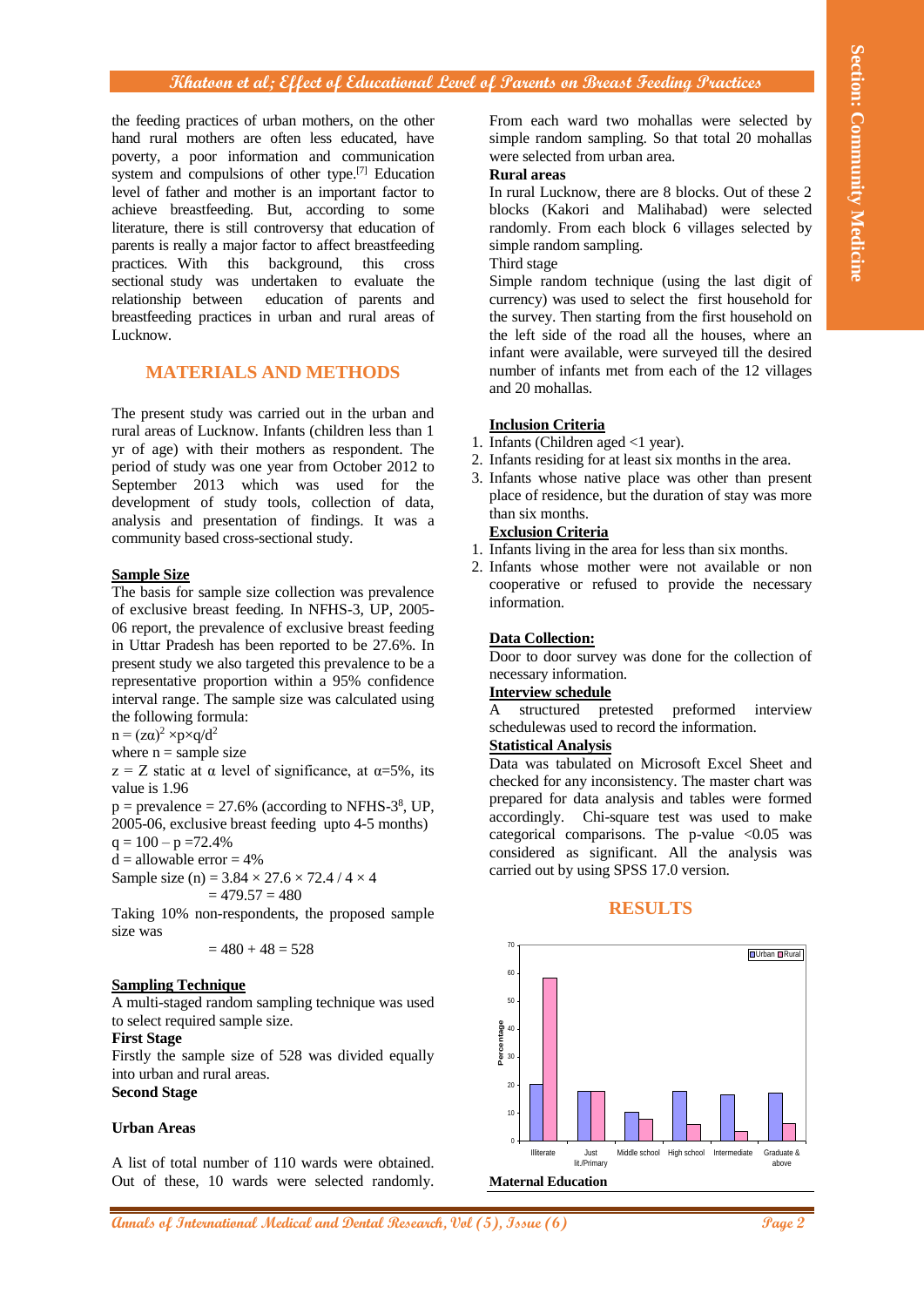# **Khatoon et al; Effect of Educational Level of Parents on Breast Feeding Practices**

| Table 1: Distribution of Infants according to Educational level of parents |                 |               |                           |               |                 |               |                           |               |                           |               |                 |               |  |  |
|----------------------------------------------------------------------------|-----------------|---------------|---------------------------|---------------|-----------------|---------------|---------------------------|---------------|---------------------------|---------------|-----------------|---------------|--|--|
| <b>Educational status</b>                                                  | <b>Mother</b>   |               |                           |               |                 |               |                           | <b>Father</b> |                           |               |                 |               |  |  |
|                                                                            | Urban $(n=264)$ |               | <b>Rural</b><br>$(n=264)$ |               | Total $(n=528)$ |               | <b>Urban</b><br>$(n=264)$ |               | <b>Rural</b><br>$(n=264)$ |               | Total $(n=528)$ |               |  |  |
|                                                                            | No.             | $\frac{6}{9}$ | No.                       | $\frac{6}{9}$ | No.             | $\frac{0}{0}$ | No.                       | $\frac{0}{0}$ | No.                       | $\frac{6}{6}$ | No.             | $\frac{6}{9}$ |  |  |
| Education                                                                  |                 |               |                           |               |                 |               |                           |               |                           |               |                 |               |  |  |
| Illiterate                                                                 | 54              | 20.5          | 154                       | 58.3          | 208             | 39.4          | 22                        | 8.3           | 58                        | 22.0          | 80              | 15.2          |  |  |
| Just literate/Primary                                                      | 47              | 17.8          | 47                        | 17.8          | 94              | 17.8          | 66                        | 25.0          | 117                       | 44.3          | 183             | 34.7          |  |  |
| Middle school                                                              | 27              | 10.2          | 21                        | 8.0           | 48              | 9.1           | 36                        | 13.6          | 30                        | 11.4          | 66              | 12.5          |  |  |
| High school                                                                | 47              | 17.8          | 16                        | 6.1           | 63              | 11.9          | 71                        | 26.9          | 32                        | 12.1          | 103             | 19.5          |  |  |
| Intermediate                                                               | 44              | 16.7          | 9                         | 3.4           | 53              | 10.0          | 29                        | 11.0          | 10                        | 3.8           | 39              | 7.4           |  |  |
| Graduate & above                                                           | 45              | 17.0          | 17                        | 6.4           | 62              | 11.7          | 40                        | 15.2          | 17                        | 6.4           | 57              | 10.8          |  |  |

#### **Table 2: Distribution of infants according to Breast Feeding Practices**

| <b>SN</b>        | <b>Practices</b>             | Urban $(n=264)$ |               | Rural $(n=264)$ |               | Total $(n=528)$ |               | <b>Significance</b><br>difference | of    |
|------------------|------------------------------|-----------------|---------------|-----------------|---------------|-----------------|---------------|-----------------------------------|-------|
|                  |                              | No.             | $\frac{6}{6}$ | No.             | $\frac{6}{6}$ | No.             | $\frac{0}{0}$ | χ2                                | D     |
| 1.               | Initiation of Breast Feeding |                 |               |                 |               |                 |               |                                   |       |
|                  | Within one hour              | 115             | 43.6          | 79              | 29.9          | 194             | 36.7          | 13.581                            | 0.001 |
|                  | After one hour               | 86              | 32.6          | 89              | 33.7          | 175             | 33.1          |                                   |       |
|                  | After one day                | 63              | 23.9          | 96              | 36.4          | 159             | 30.1          |                                   |       |
| $\overline{2}$ . | Colostrum Given              |                 |               |                 |               |                 |               |                                   |       |
|                  | Yes                          | 225             | 85.2          | 209             | 79.2          | 434             | 82.2          | 3.313                             | 0.069 |
|                  | No                           | 39              | 14.8          | 55              | 20.8          | 94              | 17.8          |                                   |       |
| 3.               | Exclusive breast feeding*    | $n=138$         |               | $n=143$         |               |                 | $n = 281$     |                                   |       |
|                  | Yes                          | 98              | 71.0          | 89              | 62.2          | 187             | 66.5          | 2.430                             | 0.119 |
|                  | No                           | 40              | 29.0          | 54              | 37.8          | 94              | 33.5          |                                   |       |

| Mother<br>Urban $(n=264)$<br>$\frac{0}{0}$<br>No.<br>54<br>47<br>27<br>47<br>44<br>45<br>Table 2: Distribution of infants according to Breast Feeding Practices<br>Initiation of Breast Feeding<br>Exclusive breast feeding* | 20.5<br>17.8<br>10.2<br>17.8<br>16.7<br>17.0<br>No.<br>115<br>86<br>63<br>225 | <b>Rural</b><br>No.<br>154<br>47<br>21<br>16<br>9<br>17 | $(n=264)$<br>$\frac{6}{9}$<br>58.3<br>17.8<br>8.0<br>6.1<br>3.4<br>6.4<br>Urban $(n=264)$<br>$\frac{0}{0}$<br>43.6 | Total $(n=528)$<br>No.<br>208<br>94<br>48<br>63<br>53<br>62<br>Rural $(n=264)$<br>No.                                                                                                                                                                               | $\frac{0}{0}$<br>39.4<br>17.8<br>9.1<br>11.9<br>10.0<br>11.7<br>$\frac{6}{6}$                | <b>Father</b><br><b>Urban</b><br>$(n=264)$<br>No.<br>22<br>66<br>36<br>71<br>29<br>40                                                               | $\frac{6}{6}$<br>8.3<br>25.0<br>13.6<br>26.9<br>11.0<br>15.2<br>Total $(n=528)$ | <b>Rural</b><br>$(n=264)$<br>No.<br>58<br>117<br>30<br>32<br>10<br>17                                     | $\frac{0}{0}$<br>22.0<br>44.3<br>11.4<br>12.1<br>3.8<br>6.4<br><b>Significance</b> | No.<br>80<br>183<br>66<br>103<br>39<br>57                                             | Total $(n=528)$<br>$\frac{0}{0}$<br>15.2<br>34.7<br>12.5<br>19.5<br>7.4<br>10.8<br>of                                                                                                                               |
|------------------------------------------------------------------------------------------------------------------------------------------------------------------------------------------------------------------------------|-------------------------------------------------------------------------------|---------------------------------------------------------|--------------------------------------------------------------------------------------------------------------------|---------------------------------------------------------------------------------------------------------------------------------------------------------------------------------------------------------------------------------------------------------------------|----------------------------------------------------------------------------------------------|-----------------------------------------------------------------------------------------------------------------------------------------------------|---------------------------------------------------------------------------------|-----------------------------------------------------------------------------------------------------------|------------------------------------------------------------------------------------|---------------------------------------------------------------------------------------|---------------------------------------------------------------------------------------------------------------------------------------------------------------------------------------------------------------------|
|                                                                                                                                                                                                                              |                                                                               |                                                         |                                                                                                                    |                                                                                                                                                                                                                                                                     |                                                                                              |                                                                                                                                                     |                                                                                 |                                                                                                           |                                                                                    |                                                                                       |                                                                                                                                                                                                                     |
|                                                                                                                                                                                                                              |                                                                               |                                                         |                                                                                                                    |                                                                                                                                                                                                                                                                     |                                                                                              |                                                                                                                                                     |                                                                                 |                                                                                                           |                                                                                    |                                                                                       |                                                                                                                                                                                                                     |
|                                                                                                                                                                                                                              |                                                                               |                                                         |                                                                                                                    |                                                                                                                                                                                                                                                                     |                                                                                              |                                                                                                                                                     |                                                                                 |                                                                                                           |                                                                                    |                                                                                       |                                                                                                                                                                                                                     |
|                                                                                                                                                                                                                              |                                                                               |                                                         |                                                                                                                    |                                                                                                                                                                                                                                                                     |                                                                                              |                                                                                                                                                     |                                                                                 |                                                                                                           |                                                                                    |                                                                                       |                                                                                                                                                                                                                     |
|                                                                                                                                                                                                                              |                                                                               |                                                         |                                                                                                                    |                                                                                                                                                                                                                                                                     |                                                                                              |                                                                                                                                                     |                                                                                 |                                                                                                           |                                                                                    |                                                                                       |                                                                                                                                                                                                                     |
|                                                                                                                                                                                                                              |                                                                               |                                                         |                                                                                                                    |                                                                                                                                                                                                                                                                     |                                                                                              |                                                                                                                                                     |                                                                                 |                                                                                                           |                                                                                    |                                                                                       |                                                                                                                                                                                                                     |
|                                                                                                                                                                                                                              |                                                                               |                                                         |                                                                                                                    |                                                                                                                                                                                                                                                                     |                                                                                              |                                                                                                                                                     |                                                                                 |                                                                                                           |                                                                                    |                                                                                       |                                                                                                                                                                                                                     |
|                                                                                                                                                                                                                              |                                                                               |                                                         |                                                                                                                    |                                                                                                                                                                                                                                                                     |                                                                                              |                                                                                                                                                     |                                                                                 |                                                                                                           |                                                                                    |                                                                                       |                                                                                                                                                                                                                     |
|                                                                                                                                                                                                                              |                                                                               |                                                         |                                                                                                                    |                                                                                                                                                                                                                                                                     |                                                                                              |                                                                                                                                                     |                                                                                 |                                                                                                           |                                                                                    |                                                                                       |                                                                                                                                                                                                                     |
|                                                                                                                                                                                                                              |                                                                               |                                                         |                                                                                                                    |                                                                                                                                                                                                                                                                     |                                                                                              |                                                                                                                                                     |                                                                                 |                                                                                                           |                                                                                    | difference                                                                            |                                                                                                                                                                                                                     |
|                                                                                                                                                                                                                              |                                                                               |                                                         |                                                                                                                    |                                                                                                                                                                                                                                                                     |                                                                                              |                                                                                                                                                     | No.                                                                             | $\frac{0}{0}$                                                                                             | $\chi$ <sup>2</sup>                                                                |                                                                                       | $\mathbf{P}$                                                                                                                                                                                                        |
|                                                                                                                                                                                                                              |                                                                               |                                                         |                                                                                                                    |                                                                                                                                                                                                                                                                     |                                                                                              |                                                                                                                                                     |                                                                                 |                                                                                                           |                                                                                    |                                                                                       |                                                                                                                                                                                                                     |
|                                                                                                                                                                                                                              |                                                                               |                                                         |                                                                                                                    | 79<br>89                                                                                                                                                                                                                                                            | 29.9<br>33.7                                                                                 | 194                                                                                                                                                 |                                                                                 | 36.7                                                                                                      | 13.581                                                                             |                                                                                       | 0.001                                                                                                                                                                                                               |
|                                                                                                                                                                                                                              |                                                                               |                                                         | 32.6<br>23.9                                                                                                       | 96                                                                                                                                                                                                                                                                  | 36.4                                                                                         | 175<br>159                                                                                                                                          |                                                                                 | 33.1<br>30.1                                                                                              |                                                                                    |                                                                                       |                                                                                                                                                                                                                     |
|                                                                                                                                                                                                                              |                                                                               |                                                         |                                                                                                                    |                                                                                                                                                                                                                                                                     |                                                                                              |                                                                                                                                                     |                                                                                 |                                                                                                           |                                                                                    |                                                                                       |                                                                                                                                                                                                                     |
|                                                                                                                                                                                                                              |                                                                               |                                                         | 85.2                                                                                                               | 209                                                                                                                                                                                                                                                                 | 79.2                                                                                         | 434                                                                                                                                                 |                                                                                 | 82.2                                                                                                      | 3.313                                                                              |                                                                                       | 0.069                                                                                                                                                                                                               |
|                                                                                                                                                                                                                              | 39<br>$n=138$                                                                 |                                                         | 14.8                                                                                                               | 55<br>$n=143$                                                                                                                                                                                                                                                       | 20.8                                                                                         | 94                                                                                                                                                  | $n = 281$                                                                       | 17.8                                                                                                      |                                                                                    |                                                                                       |                                                                                                                                                                                                                     |
|                                                                                                                                                                                                                              | 98                                                                            |                                                         | 71.0                                                                                                               | 89                                                                                                                                                                                                                                                                  | 62.2                                                                                         | 187                                                                                                                                                 |                                                                                 | 66.5                                                                                                      | 2.430                                                                              |                                                                                       | 0.119                                                                                                                                                                                                               |
|                                                                                                                                                                                                                              | 40                                                                            |                                                         | 29.0                                                                                                               | 54                                                                                                                                                                                                                                                                  | 37.8                                                                                         | 94                                                                                                                                                  |                                                                                 | 33.5                                                                                                      |                                                                                    |                                                                                       |                                                                                                                                                                                                                     |
|                                                                                                                                                                                                                              |                                                                               |                                                         |                                                                                                                    |                                                                                                                                                                                                                                                                     |                                                                                              |                                                                                                                                                     |                                                                                 |                                                                                                           |                                                                                    |                                                                                       |                                                                                                                                                                                                                     |
| Table 3: Association of Breast feeding practices with educational level of parents                                                                                                                                           | <b>Total</b>                                                                  |                                                         | <b>Breastfeeding</b>                                                                                               |                                                                                                                                                                                                                                                                     |                                                                                              | Colostrum                                                                                                                                           |                                                                                 | <b>Total</b>                                                                                              |                                                                                    | <b>Exclusive</b>                                                                      | breast                                                                                                                                                                                                              |
|                                                                                                                                                                                                                              | No.                                                                           |                                                         |                                                                                                                    | initiated within 1                                                                                                                                                                                                                                                  |                                                                                              | given $(n=434)$                                                                                                                                     |                                                                                 | No. $(N=$                                                                                                 |                                                                                    | feeding*                                                                              |                                                                                                                                                                                                                     |
|                                                                                                                                                                                                                              | $(N=$                                                                         |                                                         |                                                                                                                    |                                                                                                                                                                                                                                                                     |                                                                                              |                                                                                                                                                     |                                                                                 | 281)                                                                                                      |                                                                                    |                                                                                       |                                                                                                                                                                                                                     |
|                                                                                                                                                                                                                              |                                                                               |                                                         | No.                                                                                                                |                                                                                                                                                                                                                                                                     |                                                                                              |                                                                                                                                                     |                                                                                 |                                                                                                           |                                                                                    |                                                                                       | $\frac{0}{0}$                                                                                                                                                                                                       |
|                                                                                                                                                                                                                              |                                                                               |                                                         |                                                                                                                    |                                                                                                                                                                                                                                                                     |                                                                                              |                                                                                                                                                     |                                                                                 |                                                                                                           |                                                                                    |                                                                                       | 74.5                                                                                                                                                                                                                |
|                                                                                                                                                                                                                              | 94                                                                            |                                                         | 33                                                                                                                 |                                                                                                                                                                                                                                                                     |                                                                                              |                                                                                                                                                     |                                                                                 | 44                                                                                                        |                                                                                    |                                                                                       | 52.3                                                                                                                                                                                                                |
|                                                                                                                                                                                                                              | 48                                                                            |                                                         | 10                                                                                                                 | 20.8                                                                                                                                                                                                                                                                | 38                                                                                           |                                                                                                                                                     | 79.2                                                                            | 23                                                                                                        |                                                                                    |                                                                                       | 60.9                                                                                                                                                                                                                |
|                                                                                                                                                                                                                              | 63                                                                            |                                                         | 27                                                                                                                 | 42.9                                                                                                                                                                                                                                                                | 46                                                                                           |                                                                                                                                                     | 73.0                                                                            | 34                                                                                                        |                                                                                    |                                                                                       | 55.9                                                                                                                                                                                                                |
|                                                                                                                                                                                                                              |                                                                               |                                                         |                                                                                                                    |                                                                                                                                                                                                                                                                     |                                                                                              |                                                                                                                                                     |                                                                                 |                                                                                                           |                                                                                    |                                                                                       | 59.0<br>82.1                                                                                                                                                                                                        |
|                                                                                                                                                                                                                              |                                                                               |                                                         |                                                                                                                    |                                                                                                                                                                                                                                                                     |                                                                                              |                                                                                                                                                     |                                                                                 |                                                                                                           |                                                                                    |                                                                                       |                                                                                                                                                                                                                     |
|                                                                                                                                                                                                                              |                                                                               |                                                         |                                                                                                                    |                                                                                                                                                                                                                                                                     |                                                                                              |                                                                                                                                                     |                                                                                 |                                                                                                           |                                                                                    |                                                                                       |                                                                                                                                                                                                                     |
|                                                                                                                                                                                                                              |                                                                               |                                                         |                                                                                                                    |                                                                                                                                                                                                                                                                     |                                                                                              |                                                                                                                                                     |                                                                                 |                                                                                                           |                                                                                    |                                                                                       | 0.0                                                                                                                                                                                                                 |
|                                                                                                                                                                                                                              |                                                                               |                                                         |                                                                                                                    |                                                                                                                                                                                                                                                                     |                                                                                              |                                                                                                                                                     |                                                                                 |                                                                                                           |                                                                                    |                                                                                       | 82.0                                                                                                                                                                                                                |
|                                                                                                                                                                                                                              | 66                                                                            |                                                         | 22                                                                                                                 | 33.3                                                                                                                                                                                                                                                                | 48                                                                                           |                                                                                                                                                     | 72.7                                                                            | 3                                                                                                         |                                                                                    |                                                                                       | 0.0                                                                                                                                                                                                                 |
|                                                                                                                                                                                                                              | 103                                                                           |                                                         | 36                                                                                                                 | 35.0                                                                                                                                                                                                                                                                | $88\,$                                                                                       |                                                                                                                                                     | 85.4                                                                            | 84                                                                                                        |                                                                                    |                                                                                       | 58.3                                                                                                                                                                                                                |
|                                                                                                                                                                                                                              |                                                                               |                                                         |                                                                                                                    |                                                                                                                                                                                                                                                                     |                                                                                              |                                                                                                                                                     |                                                                                 |                                                                                                           |                                                                                    |                                                                                       | 65.6<br>100.0                                                                                                                                                                                                       |
|                                                                                                                                                                                                                              |                                                                               |                                                         |                                                                                                                    |                                                                                                                                                                                                                                                                     |                                                                                              |                                                                                                                                                     |                                                                                 |                                                                                                           |                                                                                    |                                                                                       |                                                                                                                                                                                                                     |
|                                                                                                                                                                                                                              |                                                                               | 53<br>62<br>80<br>39<br>57                              | 528)<br>208<br>183                                                                                                 | 90<br>15<br>19<br>33<br>62<br>23<br>18<br>[Table 1] shows that in rural area maximum mothers<br>were illiterate or just literate/educated upto primary<br>level (76.1%) in urban area they were educated upto<br>High school or above (51.5%). In urban area 17% of | $hr(n=194)$<br>$\frac{0}{0}$<br>43.3<br>35.1<br>28.3<br>30.6<br>41.3<br>33.9<br>59.0<br>31.6 | 79<br>42<br>56<br>$\chi$ 2=12.777; p=0.026<br>69<br>33<br>57<br>$\chi$ 2=10.764; p=0.056<br>the<br>difference between two areas was not significant | No.<br>173<br>139<br>rural                                                      | $\frac{0}{0}$<br>83.2<br>84.0<br>79.2<br>90.3<br>$\chi$ 2=7.397; p=0.193<br>86.3<br>76.0<br>84.6<br>100.0 | 102<br>39<br>39<br>3<br>50<br>128<br>2<br>$\chi$ 2=23.053; p<0.001<br>mothers      | $\chi$ 2=14.218;<br>$p=0.014$<br>68<br>compared to rural 89(62.2%) areas, however the | No.<br>76<br>23<br>14<br>19<br>23<br>32<br>$\overline{0}$<br>41<br>$\mathbf{0}$<br>49<br>84<br>$\overline{c}$<br>χ2=26.429; p<0.001<br>$(70.8\%)$ . Exclusive<br>breastfeeding was practiced by urban 98 (71.0%) as |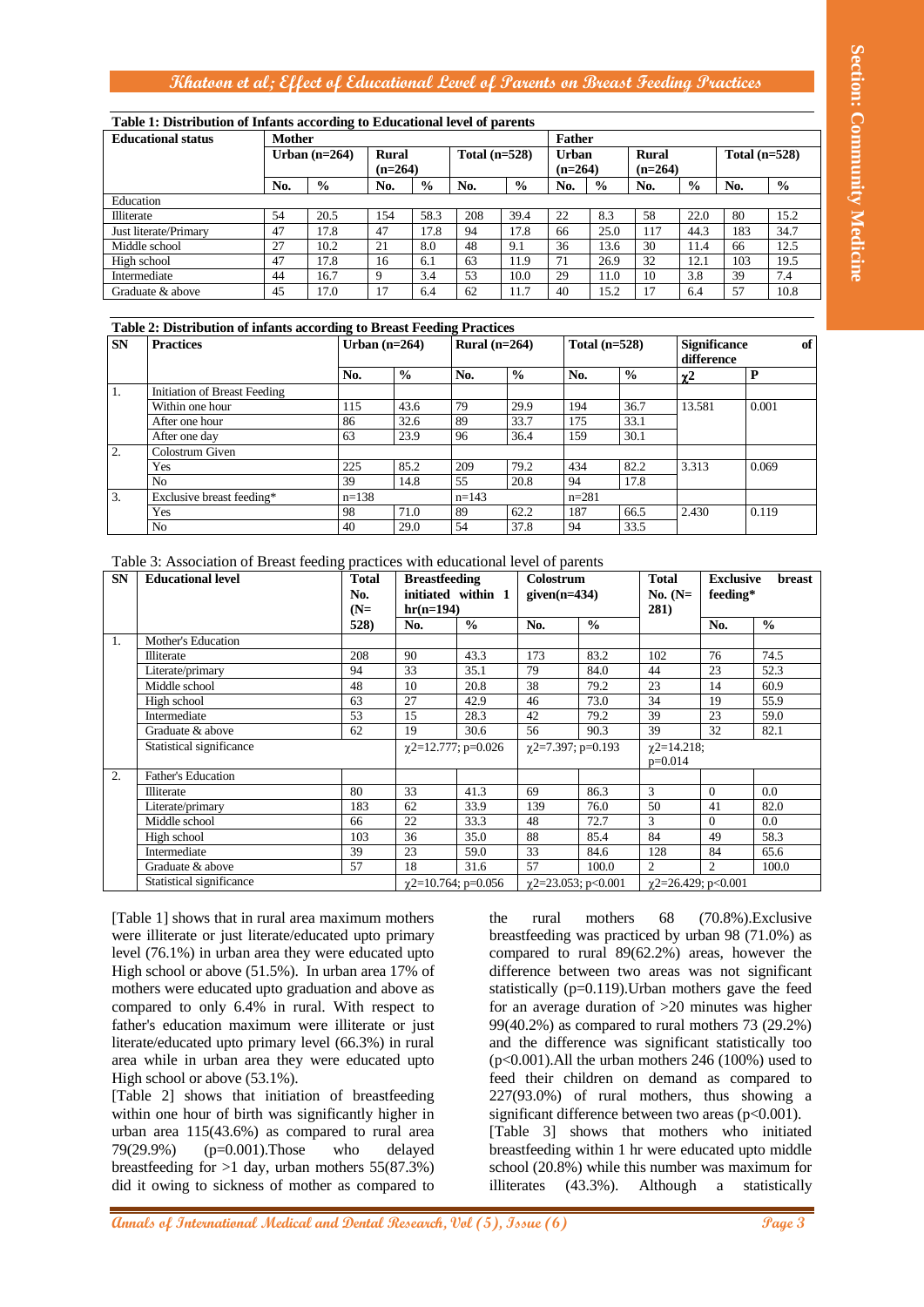significant difference was observed yet it was random in nature and did not follow a linear trend. Majority of mothers irrespective of their educational status gave colostrum to their infants, showing no significant difference statistically (p=0.193). Similar to breastfeeding initiation, a random but statistically significant difference in number of women who exclusively breastfed their infants was observed in different educational classes with maximum proportion for graduates and above (82.1%) and minimum proportion for those who were just literate or educated upto primary level.

# **DISCUSSION**

With respect to education of parents, majority of mothers in urban area were literate (79.5%) while majority of rural mothers were illiterate (58.3%). This is despite the fact that Lucknow boasts of a high literacy rate. However, when we compare the findings with that of the literacy status of fathers in urban and rural areas, we can see that the differences between two areas are of lower order. In Urban areas, 8.3% and in rural areas 22% fathers were illiterate. Thus showing that a wide gap between males and females exists for both the areas. The findings indicate the need of a mass scale literacy campaign especially targeted towards girls to remove this disparity.

In present study, with respect to breast feeding practices, initiation of breast feeding within first hour of birth was significantly lower in rural areas (29.9%) as compared to urban areas (43.6%)  $(p=0.001)$ . Overall the rate of initiation of breast feeding within first hour of birth was 36.6%. Pratibha et al. (2010)9 found a similar rate (36.6%) of initiation of breastfeeding within 1 hr among urban slums of Lucknow city.

**Analogo et die General and the section of the section of International Medical and Dental Analogo et al. The main is not the section of the section of the section of the section of the section of the section of the secti** In present study, total 82.2% infants received colostrum thus showing no significant urban-rural differences. A study by Banapurmath et al10reported colostrums feeding rate of 71.4% almost similar to the present study. Major reason for deprivation of colostrum to the infants are beliefs. Overall out of 94 children deprived of colostrum, 86 (91.5%) were deprived of colostrum owing to belief. In a study by Subbulakshmi et al. (1990), [11] significantly higher proportion of rural mothers as compared to urban mothers offered colostrum to their babies. However, in a recent assessment by Raina et al.  $(2013),$ <sup>[12]</sup> the differences in colostrum feeding practices did not vary significantly between rural and urban areas, however, the proportion of those receiving it was much lower in their study (23.7%) as compared to our study (82.2%). The reason for this could be increased institutional deliveries in present study. In these institutions, advising the mother to provide colostrum to their children is a routinely followed practice.

In another study, Chakrabarty (2007), [13] also reported lower education to be significantly associated with early termination of exclusive breastfeed. In present study too, rural women had lower educational attainment as compared to urban women and hence it might also contribute for these differences. In present study, exclusive breast feeding till 6 months after birth was found (71%) in urban area as compared to rural area (62.2%), however, the difference between two areas was not significant statistically (p=0.119). The findings in present study are in accordance with the results obtained by Oomen et al.  $(2009)$ ,  $[14]$  conducted at AIIMS, New Delhi. Oomen et al. in their study found that maximum number of exclusive breastfeeding in either rural or urban areas of their study was 57% and average number upto 6 months 18.2% which is much lower than the 66.5% mothers in present study.

In present study, maternal education was also found to be significantly associated with initiation of breastfeeding within 1 hour. On the other hand, Chudasama et al. (2009), [15] explored but did not find a significant association between maternal education and initiation of breastfeeding. Rate of initiation of breastfeeding within 1 hr was found to be significantly higher among working women (15/21; 71.4%) as compared to non-working women (179/507; 35.3%). In a study by Shroff et al. (2011), [16] maternal autonomy was found to influence the feeding practices and infant growth positively and working status of mother can be equated as an indicator of increasing financial autonomy of the mothers.

In present study, although father's education did not show a significant association with initiation of breast feeding within 1 hr yet father's occupational status showed a significant association with this practice. The findings suggested that with increasing occupational levels there was lower prevalence of initiation of breast feeding within 1 hr, thereby indicating some financial aspect to be principal reason for this anomaly.

In present study, the practice of giving colostrum was unaffected by mother's education, which might be due to a high prevalence of colostrum use (~82%). However, with respect to maternal occupation, the differences were quite clear with all the working women giving colostrum to their infants. Father's literacy as well as higher occupational categories were also seen to be positively and significantly associated with colostrum feeding. All these findings together indicate that education, awareness and socioeconomic upgradation positively influences the colostrum feeding. These findings in essence support the views of Shroff et al.  $(2011)$ , <sup>[16]</sup> who were of the view that maternal autonomy positively influences the feeding practices. In fact, economic and financial autonomy seem to positively